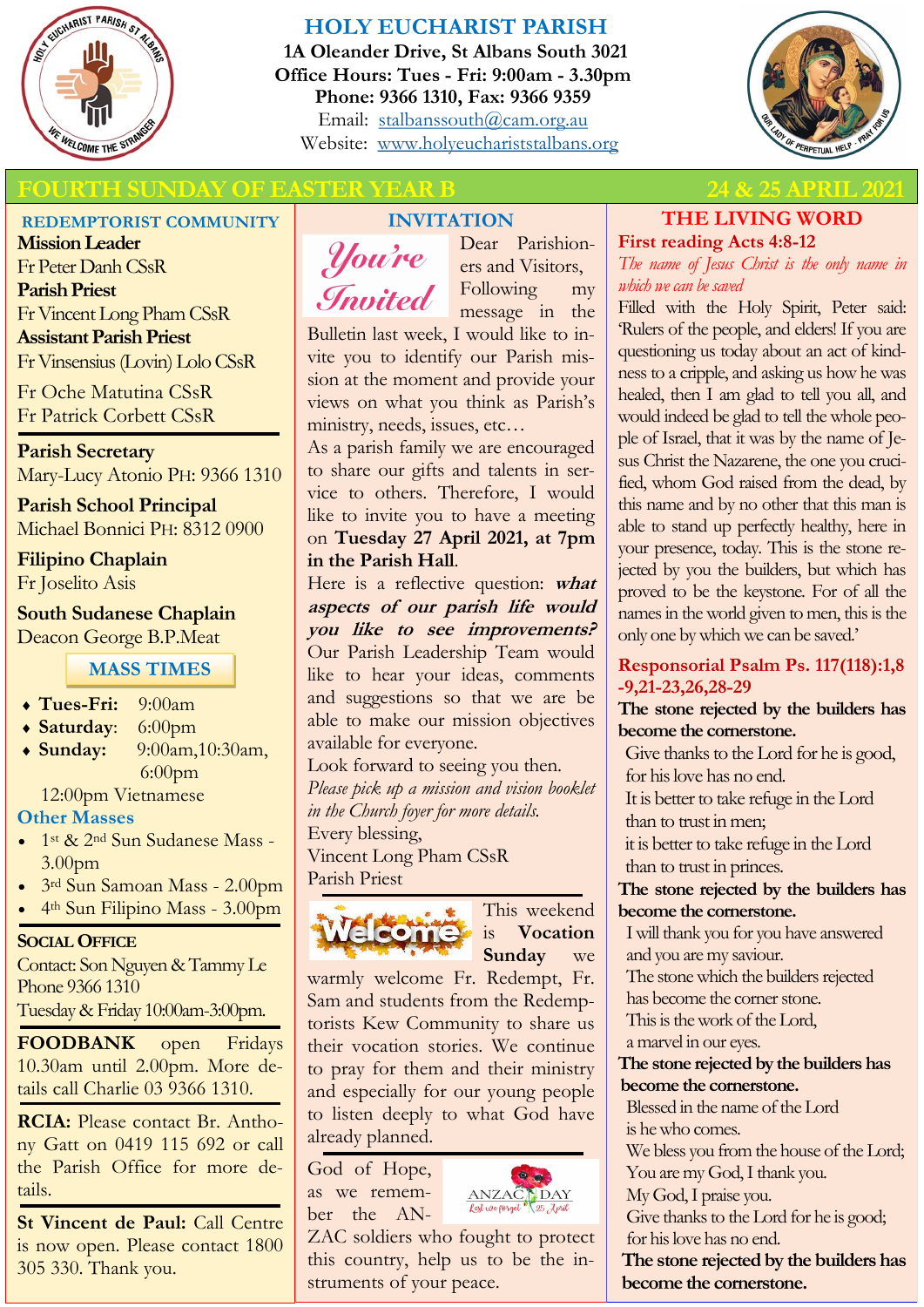#### **Second reading 1 John 3:1-2**

*We shall be like God because we shall see him as he really is*

Think of the love that the Father has lavished on us, by letting us be called God's children; and that is what we are. Because the world refused to acknowledge him, therefore it does not acknowledge us. My dear people, we are already the children of God but what we are to be in the future has not yet been revealed; all we know is, that when it is revealed we shall be like him because we shall see him as he really is.

## **Gospel Acclamation John 10:14 Alleluia, alleluia!**

I am the good shepherd, says the Lord; I know my sheep, and mine know me. **Alleluia!**

### **Gospel John 10:11-18**

#### *The good shepherd is one who lays down his life for his sheep*

Jesus said: 'I am the good shepherd: the good shepherd is one who lays down his life for his sheep. The hired man, since he is not the shepherd and the sheep do not belong to him, abandons the sheep and runs away as soon as he sees a wolf coming, and then the wolf attacks and scatters the sheep; this is because he is only a hired man and has no concern for the sheep. 'I am the good shepherd; I know my own and my own know me, just as the Father knows me and I know the Father; and I lay down my life for my sheep. And there are other sheep I have that are not of this fold, and these I have to lead as well. They too will listen to my voice, and there will be only one flock, and one shepherd.

'The Father loves me, because I lay down my life in order to take it up again. No one takes it from me; I lay it down of my own free will, and as it is in my power to lay it down, so it is in my power to take it up again; and this is the command I have been given by my Father.'

# **REFLECTION ON THE GOSPEL**



The liturgy for Good Shepherd Sunday invites us to reflect on Jesus as the noble or good shepherd of the believing community. "Shepherd" in its literal sense is not really part of our 21st century vocabulary, and yet we use it metaphorically, as a verb or as a noun. Its verbal form connotes care and compassion, protection,

guidance and tender relationship. In John's gospel, Jesus rightly claims for himself the title "good shepherd". He contrasts the good shepherd or leader with the leader that fails to care for the flock. Knowing one's sheep, staying with them in the face of mortal danger and being prepared to die for them are marks of the good shepherd.

There are echoes here of the Hebrew Scriptures, particularly of Ezekiel 34 where the "shepherd/sheep" metaphor describes the leaders of Israel in their relationships with the people. There are likewise echoes of an early second century description of

the Emperor Tiberius in whose reign Jesus of Nazareth was executed, precisely because he did not abandon his "flock". The Roman historian Suetonius has this to say of Tiberius: "To the governors who recommended burdensome taxes for his provinces, he wrote in answer that it was the part of a good shepherd to shear his flock, not skin it" (Suetonius, Life of Tiberius 32.2).

In the pre-industrial biblical world and early centuries of the Common Era, the "shepherd/sheep" metaphor was heard by an audience that enjoyed a much closer relationship with sheep and their human carers than do most people today. In my country, for instance, there are 63.7 million sheep and some 25 million people. In other words, the ovine inhabitants of Australia significantly outnumber the human. Yet most of our highly urbanised human population knows its sheep only in their disembodied forms. The human-ovine relationship is, for the most part, reduced to that of consumer and consumed. Sheep are valued, not for their intrinsic goodness as creations of a loving God, but rather as commodities that provide food and clothing for the human population. We now know that modern domesticated sheep evolved from creatures that pre-date modern humans. We might take time to consider the implications of this for our relationship with the otherthan-human inhabitants of our planetary home. Our reflections might include some consideration of the wisdom or otherwise of continuing to breed these creatures for human consumption, often at the expense of environment.

Good Shepherd Sunday provides us with an opportunity to move beyond our human-centred views of the world and our human-centred interpretations of our sacred texts. We might hear a call to value the realities that underpin gospel images such as the Good Shepherd/sheep metaphor. We might also hear a call to expand our appreciation of all the inhabitants of our planet. To be good shepherds in our time is to embrace the whole Earth Community with reverence and compassion. By Veronica Lawson RSM

#### **OBSTACLES TO GOD'S LOVE**



What keeps us from opening to the reality of the world? Could it be that we cannot accept our powerlessness and are only willing to see those wounds that we

can heal? Could it be that we do not want to give up our illusion that we are masters over our world and, therefore, create our own Disneyland where we can make ourselves believe that all events of life are safely under control? Could it be that our blindness and deafness are signs of our own resistance to acknowledging that we are not the Lord of the Universe? It is hard to allow these questions to go beyond the level of rhetoric and to really sense in our innermost self how much we resent our powerlessness. . . .

The astonishing thing is that the battle for survival has become so "normal" that few people really believe that it can be different. . . . Oh, how important is discipline,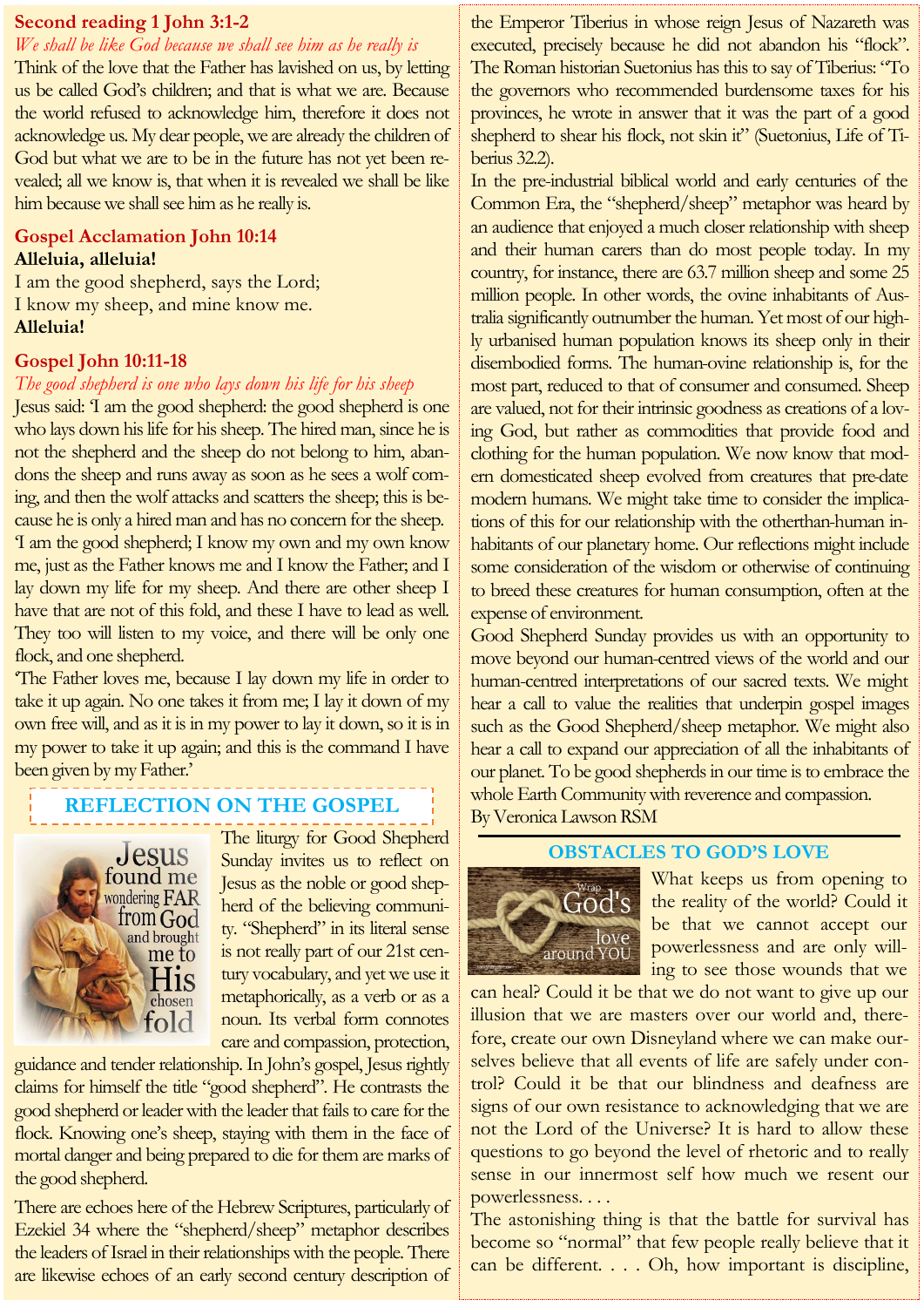community, prayer, silence, caring presence, simple listening, adoration, and deep, lasting faithful friendship. We all want it so much, and still the powers suggesting that all of that is fantasy are enormous. But we have to replace the battle for power with the battle to create space for the spirit.

### **By Henri J. M. Nouwen**

## **CONFIDENCE IN OUR IDENTITY AS CHRISTIANS**

I think when we enter into a cancel culture that will not be open to discussing different views because they are automatically contrary to the notion of a "safe-space" one might be willing to back off with the nuance that we are backing off because we only want to express our platform in an intellectual and academic atmosphere that is mature. We must be patient with immaturity, we all struggle with it. We must be sensitive to that dimension that pride breeds in exerting our self-centrality as a safety net to self-import, value. We are all guilty of it. But we don't legitimize it, we rather seek to overcome it.

Being offended as a manipulative way to shut down conversations for those who disagree with us is of itself not mature, nor safe for a mature audience and a real conversation.

If we are frantic at the idea that people don't agree with our own life-style, that may indicate something immature within ourselves, where we need the approval of others in order to feel secure about ourselves.

So yes, we may have to shut down the conversation, but we must express that the conversation is shut down not because of our position but rather because of the immaturity that cannot engage it.

That said, there are types of dialogues that need to be shut down, especially when pathological, crossed licit boundaries, mad-passionate meaningless expressiveness occurs. Hatred for a person's existence also fits into a legitimate reason to shut down a conversation. But not a disagreement about one's position. Conflating these two is immature.

So, let's level the playing field: as a priest would you believe what opinions I've been inundated with about my lifestyle? I'm sure you know. I'm positive that some of them have been brought up to my parents, sisters, and friends. Some spoke behind my back, and to the credit of others, directly to my face. It has its own caricatures, judgments, and opinions. But I'm willing to engage them, directly. Then there are the caricatures of being a Christian. And a Catholic.

So what? I am what I am, and my confidence doesn't come from the approval of others. As a Christian I'm not to becoming a shrinking, fearful, terrorized person because others misunderstand or reject my vocation. My identity is rooted in something the world cannot shake or challenge. Isn't that what everyone wants? And here is the thing: I propose this to be good universally for all people. That relationship with The Father is all one needs to be safe in the manner that means something. But controlling everyone else's opinion just feeds into the

belief you need another human being's approval to have value. It means holding onto a position that is never actually safe at all. It also means deep down, you don't trust the identity you display before others. But Christ knows the real you, he knows you as his Father's son or daughter. He designed you in the body you have.

If we don't have confidence in our identity, we can't engage in academic work meaningfully. Our mind is not yet graced with the liberality of discernment apart from fear, at least on the level of identity, meaning, and important issues.

## **By Fr. Christopher Pietraszko**

# **MASS COUNTS 2021**

The Archdiocese of Melbourne conducts Mass count during the month of May. The count is conducted over the first four consecutive Sundays (and Saturday evenings) in May. Counting over four Sundays ensures that fortnightly and monthly Masses are not overlooked. This is particularly important for many country towns and migrant communities.

This year, parishes will also be asked to provide estimates of the age and sex of those who attend Mass and Sunday assemblies. As well, in light of ongoing COVID -19 restrictions in some areas, parishes will be invited to provide the number of 'views' of Masses or Sunday assemblies streamed online.

Collectors/Volunteers and Community Leaders will be inform to organise this. Forms will be provided as guidance. Thank you.

## **AN INVITATION TO SHARE THE JOURNEY**

The discernment of a vocation is a wonderful journey. God desires that you will be happy in your choices. In this sense, Redemptorists would love to meet you, hear your views, and be inspired by your passion to give yourselves in service of others. If you wish to talk with someone about your thoughts of vocation, please contact with one of the Redemptorist priests or write to: [vocations@cssr.org.au](mailto:vocations@cssr.org.au)

#### **REDEMPTORIST YOUTH MINISTRY, MELBOURNE**

All Youths are welcome to make the most of this great opportunity available here at our Parish for Youth help and counseling. Please call/email to make appointment. **Tammy Nguyen**

**Email: [t.nguyen@cssr.org.au](mailto:t.nguyen@cssr.org.au) Mob: 0415599413** 

#### **MEMORIAL MASS**

Memorial Mass for **Maria Vu Thi Yeu Thuong** on **Wednesday 5th May at 7.00pm** at Holy Eucharist Church.